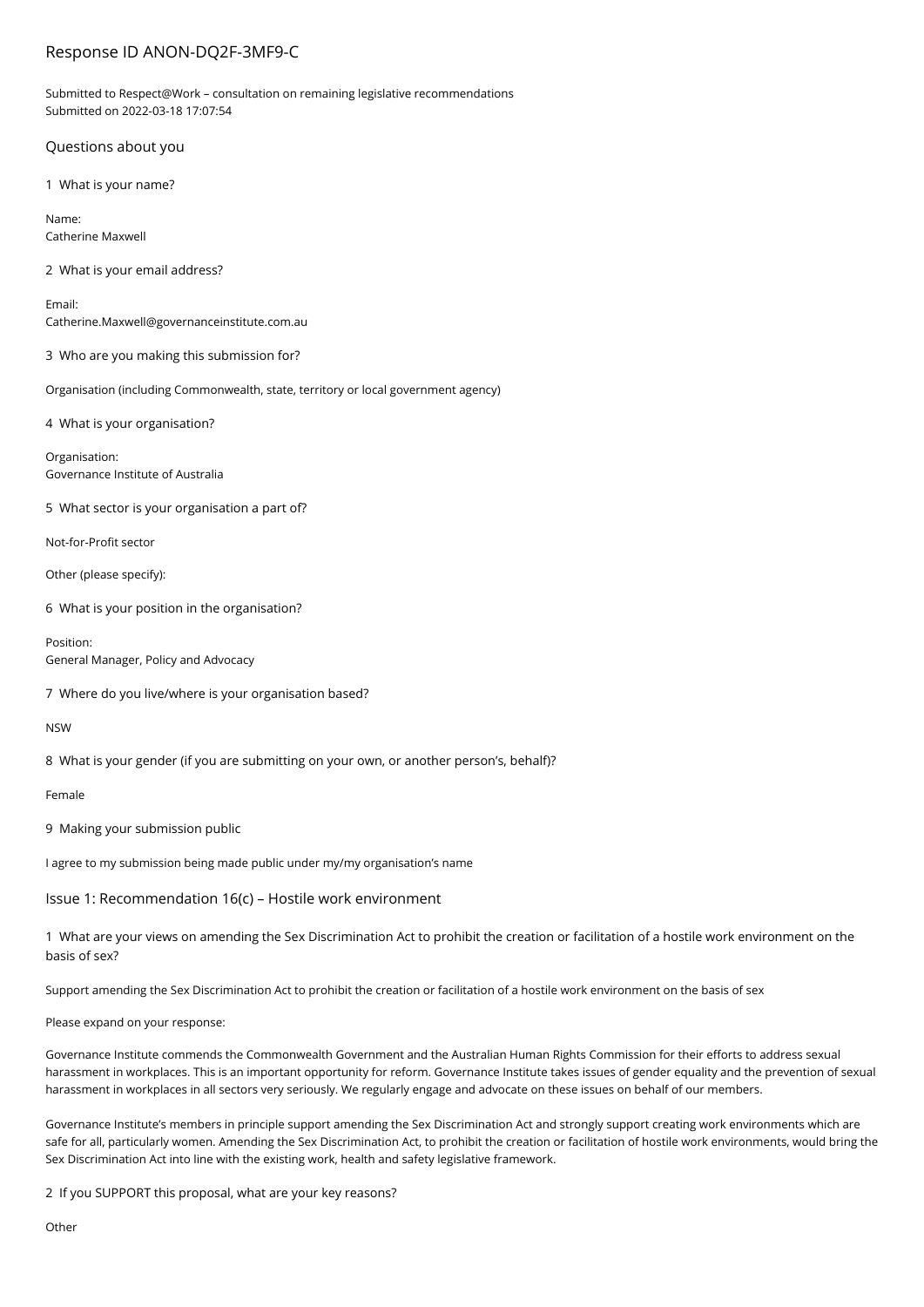#### Please expand on your response:

The primary reason that Governance Institute's members support this amendment is that amending the Sex Discrimination Act, to prohibit the creation or facilitation of hostile work environments, would bring the Sex Discrimination Act into line with the existing work, health and safety legislative framework.

Governance Institute would like to see harmonisation and greater clarity around sexual harassment laws. The law in this important area should be uniform across all Australian states and territories and be supported by appropriate guidance. This is important for all parties involved. For victims because it enables them to understand clear avenues for pursuing sexual harassment claims. It is important for companies and other organisations because it enables them to understand their obligations and role in preventing sexual harassment and the process if claims are lodged. It also sends a clear message to all those in Australian workplaces about the part they have to play in preventing sexual harassment.

3 If you DO NOT SUPPORT this proposal, what are your key reasons?

Please expand on your response:

N/A

4 Which of the following workplace roles or positions, if any, should a prohibition on creating or facilitating a hostile work environment apply to?

Executive leadership (senior managers, leaders), Middle management (managers, supervisors), Junior staff, All individual/s who contribute towards creating or facilitating an intimidating, offensive, humiliating and hostile work environment

## Please expand on your response:

Governance Institute considers culture is the sum of an organisation's shared values, principles and behaviours. The Respect@Work Report refers in various places to factors 'driven by culture', a 'high intensity culture', 'A culture of minimising, normalising and keeping quiet instances of unacceptable behaviour', and 'Cultures which tolerate or minimise the impact of sexual harassment'.

In our members' experience, cultural problems are often the systemic cause of workplace issues. They consider there is a direct relationship between workplace culture and bullying, sexual harassment, and sexual assault. This is supported by recent evidence. Submissions to the Respect@Work Report mention 'the culture or 'climate' of a workplace, including the critical role of leadership in setting workplace culture' and the Commission's recommendations included workplace culture as a key action area, including 'the role of policies and human resources practices in setting organisational culture'. The handbook released by the Champions of Change Coalition notes that 'Workplace cultures that normalise, tolerate and excuse disrespectful behaviour at one end of the continuum may lead to more serious issues at the other'. A joint report by the Australian Council of Superannuation Investors (ACSI) and the Australian Institute of Company Directors (AICD), based on interviews with company directors, also discusses the nexus between workplace culture and harassment and calls for 'a shift from a reactive, complaints-based approach to addressing sexual harassment to one that requires victim-focused action from employers with a focus on prevention and early intervention'.

Cultural change is driven by leaders at the top of an organisation. Governance Institute's 2017 joint guidance on culture makes it clear that boards are responsible for 'setting the tone from the top', including by 'modelling the firm's desired behaviours and values when interacting with management and staff'. The guide also notes that, 'Until recently, organisational artefacts – including policies, architecture and processes – have been the predominant mechanism by which an organisation's identity has been defined and its people's behaviour influenced and controlled within an organisation. While these artefacts have a significant influence over decision-making, there is evidence emerging that character and culture have a stronger influence than artefacts in affecting the decisions, behaviours and actions of an organisation's people, and in avoiding ethical failure.' Even with the best policies, procedures and oversight mechanisms in place, workplace issues will persist in the absence of demonstrated, visible leadership. It is crucial for leaders to model the culture they wish to see. Values need to be lived and codes of conduct must be supported by actions. Directors, senior management and other leaders must take ownership of these issues, not only by supporting practical and systemic reforms, but personally as well, by setting the right example for their staff.

The creation of workplaces that are not hostile is the responsibility of all, but must be led from the top of the organisation.

## Issue 2: Recommendation 17 – Positive duty

1 What are your views on introducing a positive duty into the Sex Discrimination Act to prevent sexual harassment from occurring in Australian workplaces?

Support introducing a positive duty into the Sex Discrimination Act

## Please expand on your response:

Governance Institute's members in principle support introducing a positive duty into the Sex Discrimination Act but consider there needs to be more detail about what this duty involves to enable them to consider some of the practical implications for companies and other organisations.

Governance Institute recognises that a positive duty currently exists in the existing work, health and safety legislative framework. Our members in principle support changes that bring the Sex Discrimination Act into line with the existing work, health and safety legislative framework. Their preference is for measures focusing on prevention and early intervention, rather than reactive/remedial measures.

2 If you DO support the introduction of a positive duty into the Sex Discrimination Act, what are your key reasons?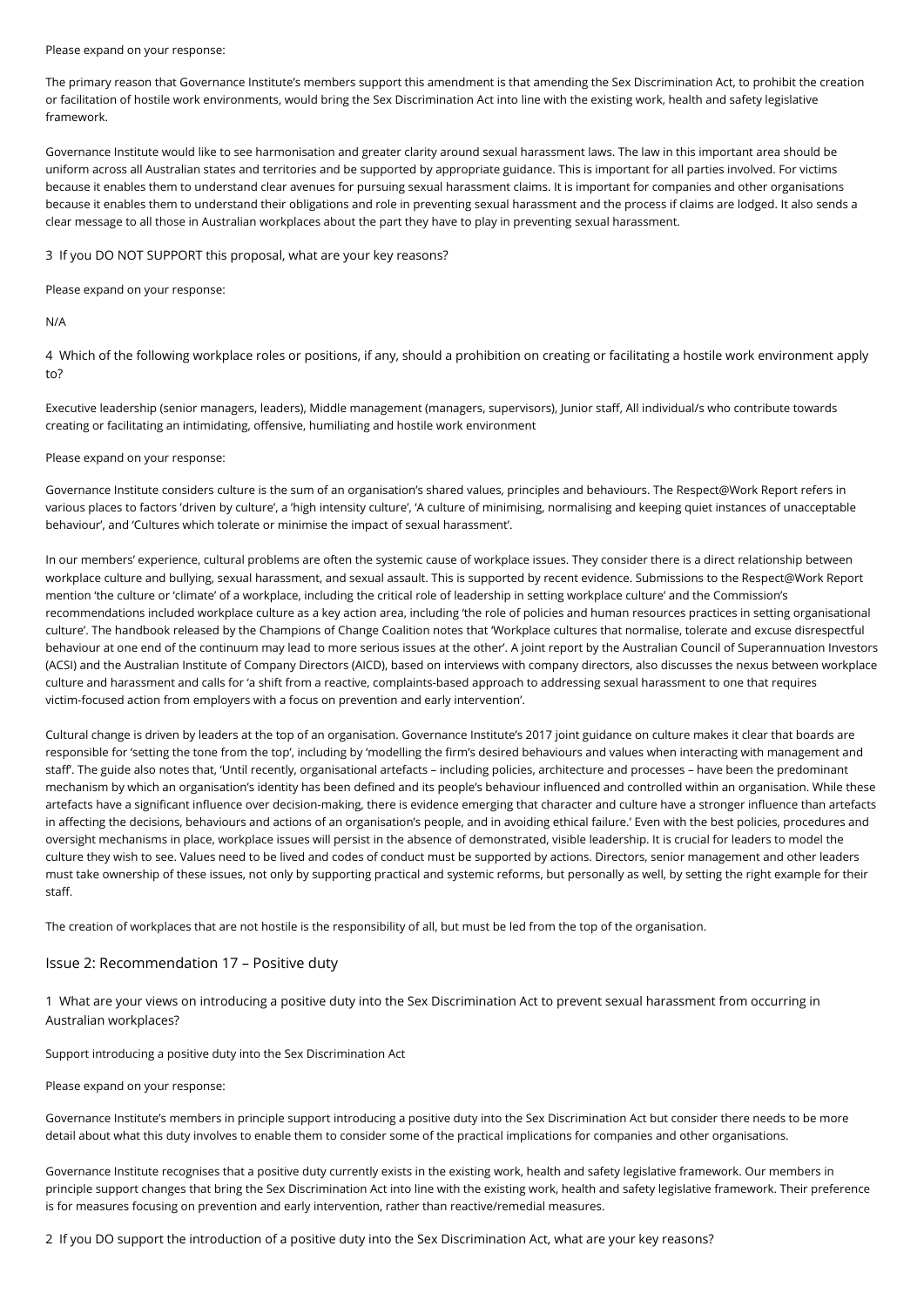Promote a culture of prevention in workplaces – the proposal would contribute to cultural change around addressing sexual harassment, promoting a preventative approach rather than a reactive, remedial one, Alignment with the existing Work Health and Safety framework's focus on prevention – the proposal would align employers' obligations under the Sex Discrimination Act with their obligations under the Work Health and Safety framework, by focusing on preventative efforts

Please expand on your response:

Governance Institute's members in principle support introducing a positive duty through the Sex Discrimination Act. Governance Institute agrees that sexual harassment in the workplace is an important issue and that organisations which have systemic problems with sexual harassment should be addressed. The members would like greater clarity regarding the positive duty and its practical implications for companies and organisations. It is important that any positive duty is carefully framed and does not create unintended consequences or increased regulatory burden, particularly for smaller organisations.

The key reason that Governance Institute would support the positive duty, in principle, is that it would align with the existing work, health and safety legislative framework's focus on prevention. This would align employers' obligations under the Sex Discrimination Act with obligations already existing through the work, health and safety legislative framework. Our members consider a preventative approach to sexual harassment would achieve better outcomes than a reactive/remedial approach and assist in promoting a culture of prevention in workplaces and contribute to cultural change around addressing sexual harassment.

3 If you DO NOT support the introduction of a positive duty into the Sex Discrimination Act, what are your key reasons?

Please expand on your response:

N/A

4 What, if any, complexities would introducing a positive duty into the Sex Discrimination Act create for employers and/or people who experience sexual harassment?

Enter your response here:

Applicants/victims

• Individuals should still be able to make complaints under any new proposed model.

• There needs to be clarity over which body to approach to report sexual harassment complaints. There should be one specialist body or regulator that applicants can approach.

• There needs to be clarity over what the process involves and costs for individuals.

• The current approach to sexual harassment involves alternative dispute resolution ('ADR') mechanisms such as mediation and conciliation as a preliminary step before matters proceed to court. It is important that the ADR mechanisms continue to be used despite the introduction of a positive duty. ADR reduces the number of matters which proceed to litigation. Litigation often takes a financial and psychological toll on all parties involved including victims and businesses/organisations.

Employers

• It is important that there is clarity over what the positive duty involves and which body is responsible for enforcement of the duty.

• Whichever regulator is responsible for the positive duty must be appropriately funded and resourced with suitably qualified and trained staff. • The content of any regulations needs to be appropriate and not create unnecessary regulatory burden particularly for community groups and volunteers.

5 What are your views on the interaction between a new positive duty in the Sex Discrimination Act and the existing work health and safety duty? Can you identify any particular areas of interaction or concern that would require further thought or consideration, such as between different regulators when investigating issues of sexual harassment?

Enter your response here:

Governance Institute's members consider the key areas of concern are the drafting of the legislation and the identification of the appropriate regulator.

It is important that the legislation makes it clear whether sexual harassment matters fall under the Sexual Discrimination Act or the work, health and safety legislative framework.

If it is decided that there is a need for a new regulator to oversee sexual harassment, it needs to be made clear that there is one regulator with oversight over sexual harassment issues. It is also important that this regulator is appropriately funded and resourced with qualified and trained staff.

6 What other options to prevent sexual harassment in the workplace could the Government consider, alongside or instead of, introducing a positive duty into the Sex Discrimination Act?

Providing further education on employer obligations and building capacity across all industries on creating safe workplace cultures, Encouraging increased compliance with the existing Work Health and Safety framework, for example through training or production of further guidance materials, Establishing a specific accreditation framework targeted at sexual harassment, under which businesses could seek accreditation for facilitating workplace environments that are free from intimidating, hostile, humiliating or offensive behaviour and have that accreditation removed, Establishing industry codes of conduct/practice, which would set out specific standards for sexual harassment prevention and could be mandatory or voluntary to adopt (building on efforts already underway by some industries to respond to the findings of the Respect@Work Report and under recommendation 47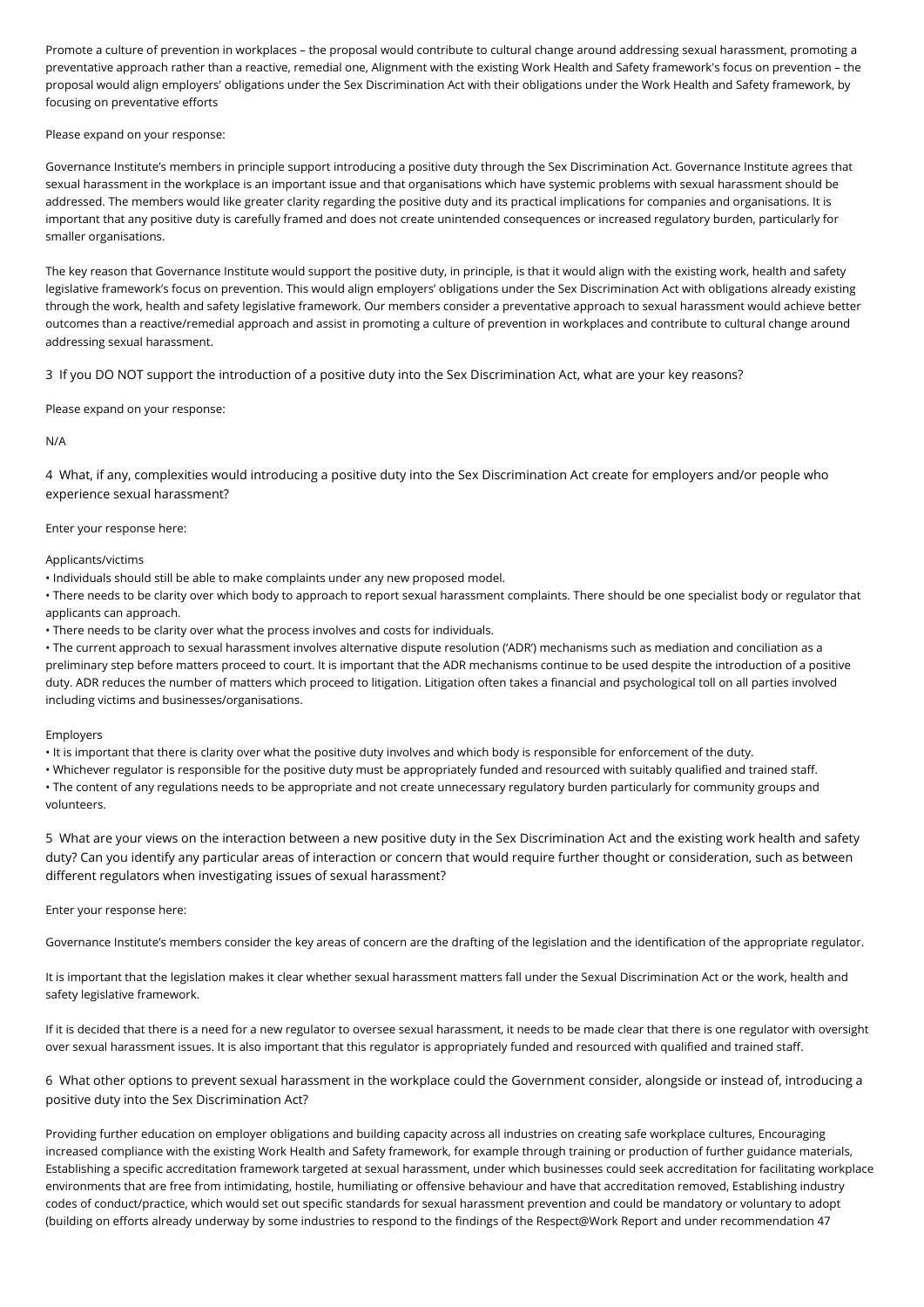Please expand on your response:

Education, building capacity across industries and establishment of accreditation frameworks should be additional steps taken to address this issue.

There currently are educational resources available to employers regarding sexual harassment. However, it is important that these resources are regularly updated, clarified and shared between agencies. The resources should be trauma informed, focused on both physical and psychological health and practical to industry. It would also be useful to consider material developed by the work, health and safety authorities in Western Australia and New South Wales on management of psychosocial hazards in workplaces as well as industry codes of practice currently in development.

Our members consider that preventative measures are preferable to the need for enforcement after the event. Where possible, it would be useful to form cross agency and sectoral working groups and centres of knowledge and expertise on the prevention of sexual harassment in Australian workplaces. This would assist in knowledge sharing and improving the availability of resources available to employers and managers. It would also provide support for organisations about the actions needed when they receive complaints.

Accreditation programs targeted at sexual harassment may also provide further practical knowledge and assistance in reducing sexual harassment.

7 What are your views on how broadly or narrowly a positive duty should apply in terms of who it covers?

Apply to all employers as broadly as possible within the working world, regardless of size, structure and revenue, with no exclusions

Please expand on your response:

The positive duty should extend to all companies and other organisations, however the level of the duty imposed should vary according to factors such as:

• The nature and size of the business or operations

• Business resources

• The business operational priorities

• The practicality and costs of the measure and any other relevant facts or circumstances.

The safety of all staff is paramount. So there must be minimum and clear standards that ensure staff safety in all companies and other organisations. These standards should go beyond merely ticking boxes and should require consideration of the specific workplace and staff safety needs. However, it is also important the regulations are not overly burdensome and do not create an impediment to the formation and work of community organisations. The approach needs to be balanced.

8 What considerations should be relevant when determining whether a duty holder has adequately discharged a positive duty?

The nature and size of the business or operations, Business resources, Business operational priorities, The practicability and costs of the measure, Any systemic issues within that industry or workplace, Any other relevant facts or circumstances

Please expand on your response:

All of the above.

9 What assistance or guidance would help support employers to meet any new positive duty obligations?

Enter your response here:

The measures mentioned above would help support employers to meet any new positive duty obligations. These include:

• Harmonisation of sexual harassment laws across all jurisdictions.

- Having a single point of regulatory responsibility regarding sexual harassment.
- High level educational resources which include:

• Explaining sexual harassment laws.

- What the positive duty means for companies and organisations.
- Which body oversees sexual harassment laws.
- What effects sexual harassment has on physical and psychological health.
- What factors create a high-risk workplace. Practical steps that employers can take to reduce sexual harassment risks.
- Minimum standards, which smaller organisations should consider in improving safety in their specific workplace or organisation.
- How to make a complaint.

## Issue 3: Recommendation 18 – Enforcement powers for the Australian Human Rights Commission

1 If you SUPPORT the introduction of a positive duty, how should it be enforced?

**Other** 

Please expand on your response:

Governance Institute recommends a hybrid model.

Individual Complaints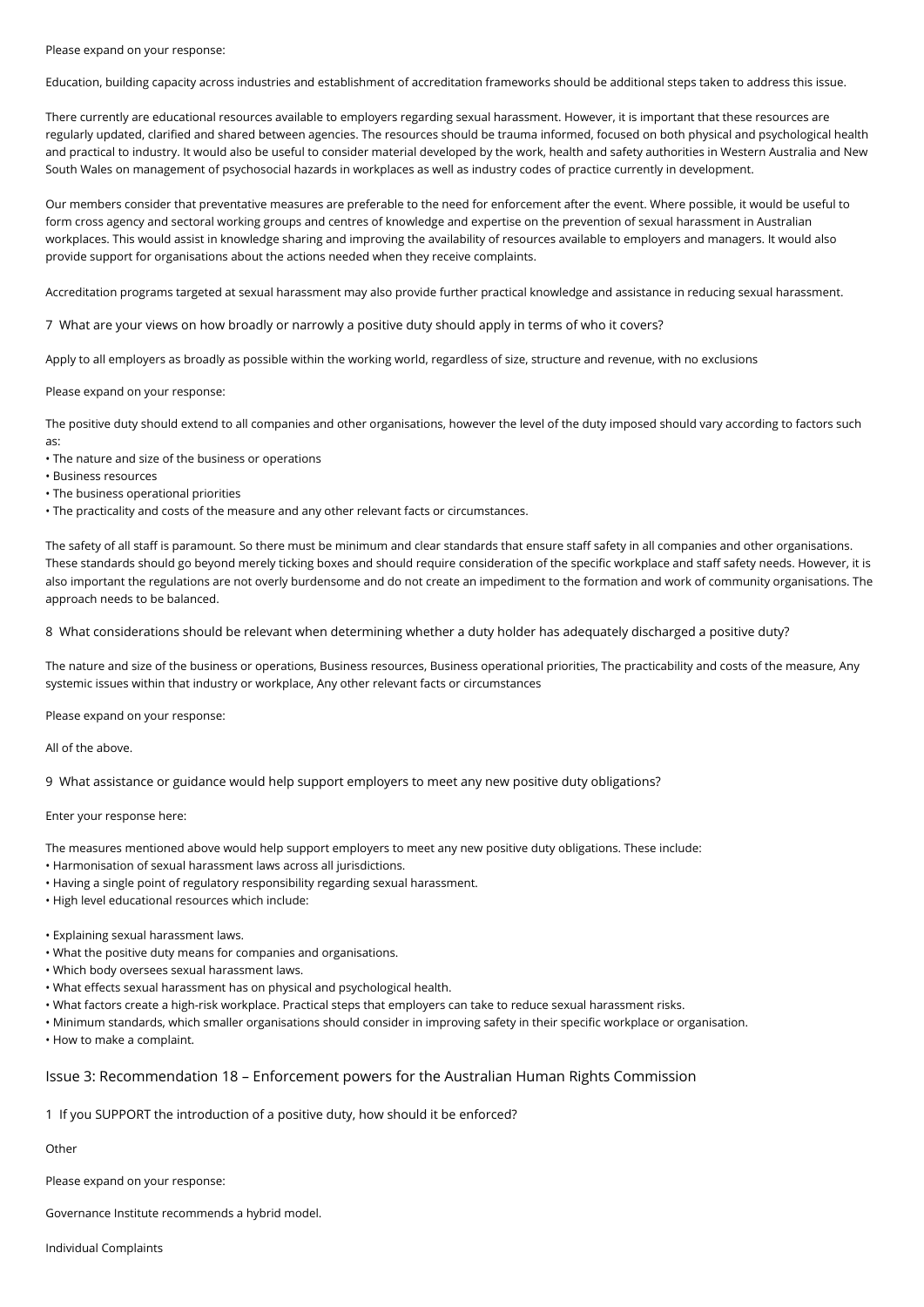Individuals should still be able to make complaints about their specific workplace to the responsible regulator. The current ADR mechanisms (eg conciliation and mediation) should continue to be used to reduce matters escalating to the courts. Individuals should still be able to access the courts if ADR is unsuccessful.

## Systemic Complaints

The specialist regulator should have powers modelled on the Victorian Equal and Human Rights Commission to address systemic problems. This allows the regulator to investigate a suspected contravention of the positive duty that is serious in nature, relates to a class or group of persons and cannot reasonably be expected to be resolved by ADR. The regulator should have the following powers:

- Compliance and co-regulatory powers would enable the regulator to work with an employer to facilitate compliance with the positive duty. It could include powers to request that employers develop an action plan for complying with the positive duty and register it with the regulator, and monitor and conduct assessments of the steps taken by employers to comply with the positive duty. The Australian Charities and Not-for-profits Commission carries out this type of process effectively.

- Investigation powers would enable the responsible regulator to request and then compel the production of information and documents, the ability to hold a hearing, examine witnesses and compel them to appear/give evidence. Penalties could also be available for non-compliance with these inquiry powers.

- Enforcement powers would enable the responsible regulator to issue compliance notices when required, accept enforceable undertakings from an employer and/or initiate proceedings to enforce enforceable undertakings or enforce non-compliance with a compliance notice in the court.

## Limits

However, the powers should be limited to sexual harassment matters. The powers should be exercised with discretion regarding the specific circumstances of the organisation. The powers should not extend to making determinations and bringing proceedings to enforce determinations in court.

2 If you SUPPORT the introduction of enforcement powers (option 3 above) for the Australian Human Rights Commission, what powers should be made available?

#### Enter your response here:

The regulator should have compliance and co-regulatory powers, investigation powers and enforcement powers. However, the powers should be operated with discretion and have limits (discussed below).

Compliance and co-regulatory powers would enable the regulator to work with an employer to facilitate compliance with the positive duty. It could include powers to request that employers develop an action plan for complying with the positive duty and register it with the regulator, and monitor and conduct assessments of the steps taken by employers to comply with the positive duty. It would be useful to look at the processes other regulators adopt in these situations.

Investigation powers would enable the responsible regulator to request and then compel the production of information and documents, the ability to hold a hearing, examine witnesses and compel them to appear/give evidence. Penalties could also be available for non-compliance with these inquiry powers.

Enforcement powers would enable the responsible regulator to issue compliance notices when required, accept enforceable undertakings from an employer and/or initiate proceedings to enforce enforceable undertakings or enforce non-compliance with a compliance notice in the court.

#### Limits

However, the powers should be limited to sexual harassment matters. The powers should be exercised with discretion regarding the specific circumstances of the organisation. The powers should not extend to making determinations and bringing proceedings to enforce determinations in court.

3 Should the Australian Human Rights Commission be able to exercise enforcement powers in relation to an alleged breach of the positive duty by any employer, regardless of size or number of employees?

#### Yes

## Please expand on your response:

Yes, the responsible regulator should have power to exercise enforcement powers in relation to a breach of the positive duty by any employer regardless of size. However, the regulator must operate with discretion. It should have regard to factors including: the nature and size of the business or operations, business resources, the business operational priorities, the practicality and costs of the measure and any other relevant facts or circumstances. It should investigate contraventions that that are serious in nature, relates to a class or group of persons and cannot reasonably be expected to be resolved by dispute resolution. The responsible regulator should be properly resourced and funded with suitably qualified and trained staff.

## Issue 4: Recommendation 19 – Inquiry powers for the Australian Human Rights Commission

1 What are your views on providing the Australian Human Rights Commission with new or additional inquiry powers to inquire into systemic unlawful discrimination, including sexual harassment?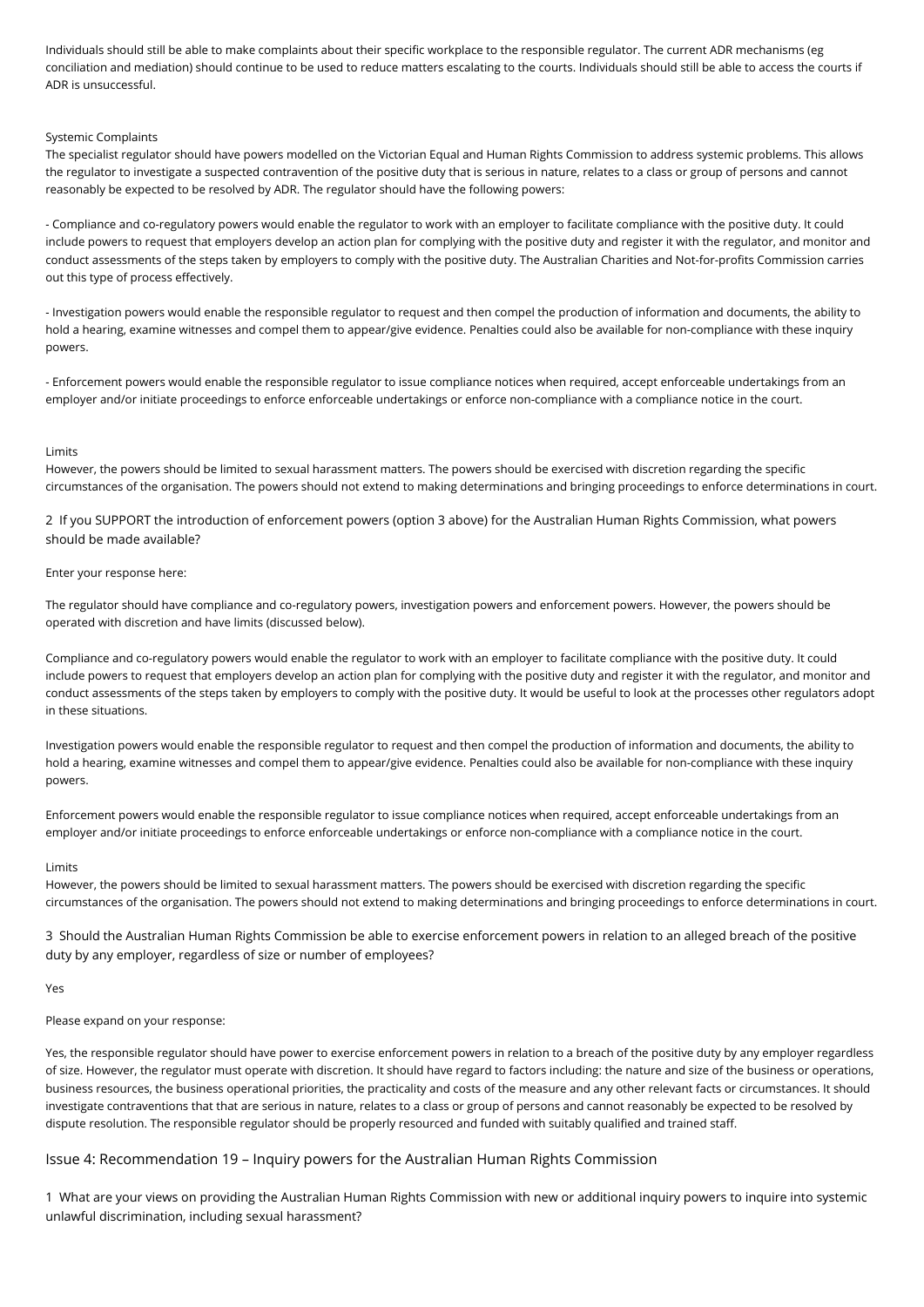Support providing the Australian Human Rights Commission with new or additional inquiry powers to inquire into systemic unlawful discrimination, including sexual harassment

Please expand on your response:

Yes, the responsible regulator should have inquiry powers to investigate systemic sexual harassment. However, the regulator must operate with discretion. It should investigate contraventions that that are serious in nature, relates to a class or group of persons and cannot reasonably be expected to be resolved by dispute resolutions. The responsible regulator should be properly resourced and funded. It should investigate and resolve matters quickly. The regulator should have regard to factors including: the nature and size of the business or operations, business resources, the business operational priorities, the practicality and costs of the measure and any other relevant facts or circumstances.

2 If you SUPPORT providing the Australian Human Rights Commission with new or additional inquiry functions, what are your key reasons?

## Enter your response here:

Governance Institute supports one regulator having responsibility for sexual harassment laws. This could be the Australian Human Rights Commission. Whichever regulator is responsible it is important that it has sufficient funding and powers to investigate matters quickly and carefully. It should operate with discretion and with regard to the circumstances of the organisation and individuals involved. The primary reason why the Governance Institute's members would support a single regulator with responsibility for sexual harassment is the importance of the issue. It is important that all workers are safe in the workplace.

3 If you DO NOT SUPPORT providing the Australian Human Rights Commission with new or additional inquiry functions, what are your key reasons?

Enter your response here:

N/A

4 What are your views on limiting the Australian Human Rights Commission's proposed inquiry powers?

Enter your response here:

The responsible regulator's proposed inquiry powers should be limited to discrimination under the Sex Discrimination Act, for example, discrimination on the ground of sex, sex-based harassment and sexual harassment, not discrimination regulated by other legislation.

5 What are your views on accompanying any new or additional inquiry powers for the Australian Human Rights Commission with additional investigatory powers (such as the power to require the giving of information, the production of documents and the examination of witnesses)?

Support accompanying any new or additional inquiry powers for the Australian Human Rights Commission with additional investigatory powers

Please expand on your response:

Governance Institute supports the responsible regulator having powers to obtain information and documents, examine witnesses and allocate penalties for non-compliance. However, these powers should be limited to discrimination under the Sex Discrimination Act- for example, discrimination on the ground of sex, sex-based harassment and sexual harassment, not discrimination regulated by other legislation. The regulator should operate these powers with discretion and with regard to the circumstances of the organisation and individuals involved.

6 Are any investigatory powers appropriate to accompany a broad inquiry power for the Australian Human Rights Commission?

Require the giving of information, Require the production of documents, Enable the examination of witnesses, Issue penalties for non-compliance

Please expand on your response:

The responsible regulator should have the powers discussed above. However, the power should be limited to discrimination under the Sex Discrimination Act, for example, discrimination on the ground of sex, sex-based harassment and sexual harassment, not discrimination regulated by other legislation.

## Issue 5: Recommendation 23 – Representative actions

1 What are your views on amending the Australian Human Rights Commission Act to allow representative bodies to commence representative actions in the Federal Court in relation to anti-discrimination matters?

Do not support amending the Australian Human Rights Commission Act to allow representative bodies to commence representative actions in the Federal Court in relation to anti-discrimination matters

Please expand on your response:

Governance Institute does not support amending the Australian Human Rights Commission Act to allow representative bodies to commence representative actions in the Federal Court in relation to anti-discrimination matters.

2 If you SUPPORT this proposal, what are your key reasons?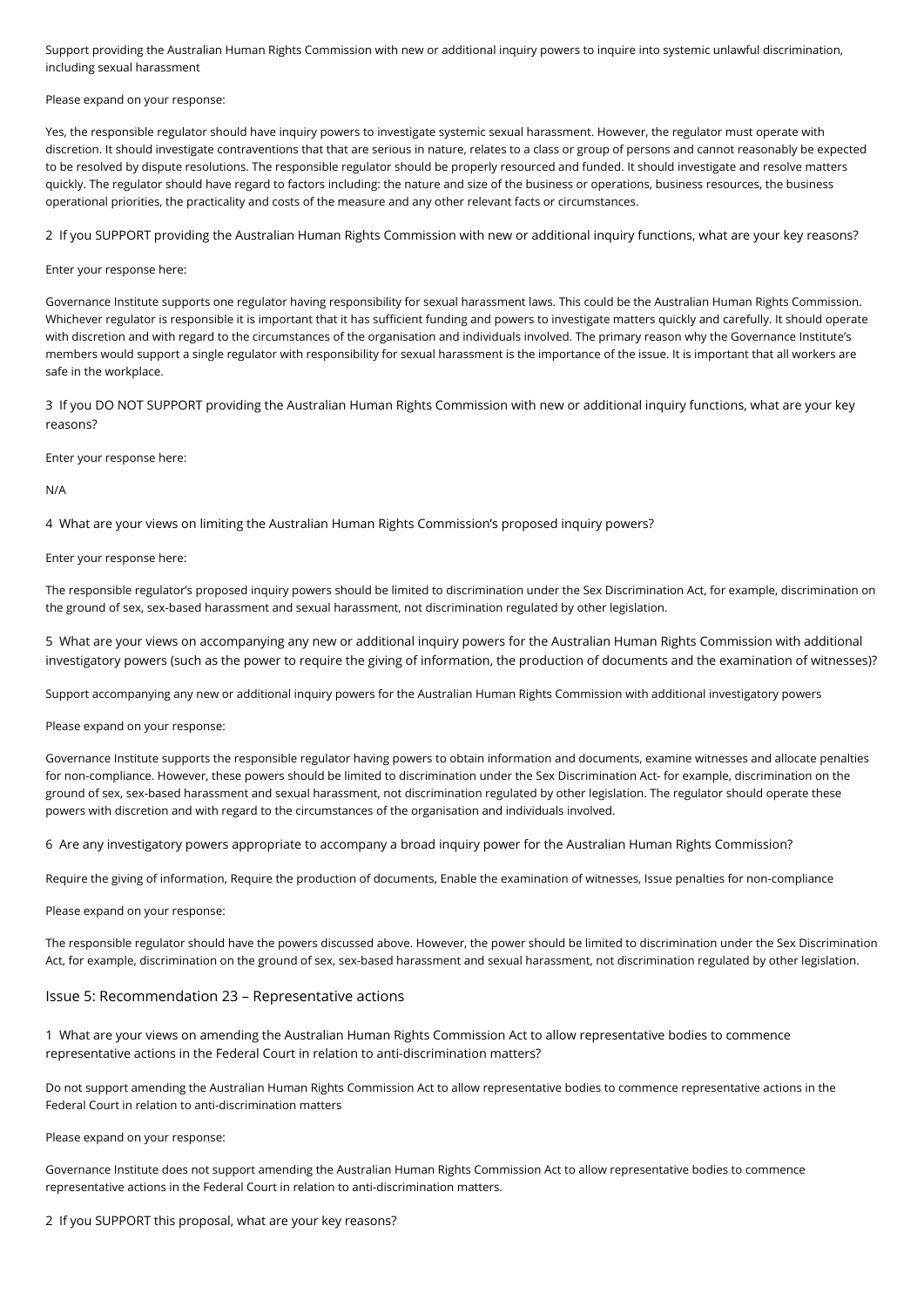## N/A

## 3 If you DO NOT support this proposal, what are your key reasons?

The amendment is not necessary as representative bodies are already able to provide financial, legal and other support to individuals and groups to pursue litigation, Allowing representative bodies to commence representative proceedings may heighten the existing conflict of interest risks in class actions in circumstances where the interests of the representative plaintiff, lawyers, litigation funders and other members of the class may not align

## Please expand on your response:

Governance Institute's members do not support this amendment. They recognise the role of representative bodies in supporting individuals. However, the amendment is not necessary as representative bodies are already able to provide financial, legal and other support to individuals and groups to pursue litigation. Further, the amendment could increase conflict of interest risks in class actions in circumstances where the interests of the representative plaintiff, lawyers, litigation funders and other members of the class do not align.

4 Do you consider representative complaints and representative proceedings (class actions) to be an effective mechanism for people to address anti-discrimination matters, such as sexual harassment?

No

Please expand on your response:

No, for the reasons mentioned above.

5 What are the advantages of allowing representative bodies to commence representative proceedings on behalf of people who have experienced discrimination, including sexual harassment, given they are already able to provide financial, legal and other support to applicants under the existing framework?

## Enter your response here:

Governance Institute considers there are not clear advantages to allowing representative bodies to commence representative proceedings on behalf of people who have experienced discrimination including sexual harassment for the reasons given above. Representative bodies currently are able to provide financial, legal and other support to individual applicants. This support is important and should continue.

6 Are there other benefits associated with allowing representative bodies to commence representative proceedings in the federal courts in anti-discrimination complaints? Is there any evidence to support these benefits?

Enter your response here:

No, for the reasons given above.

7 What are your views on placing limits and restrictions on any amendments that would permit representative bodies to bring a representative proceeding on behalf of applicants in anti-discrimination matters to prevent potential misuse of such a mechanism? If you support limitations, what should these limits be?

## Enter your response here:

Governance Institute's members do not support the amendments. If the amendments proceed, they consider there should be limitations that safeguard the interests of the representative plaintiff, the applicant, if there is a conflict of interest between the plaintiff and representative bodies/ litigation funders.

## Issue 6: Recommendation 25 – Costs protections

1 What are your views on changing the current costs model?

Support changes to the current costs model

## Please expand on your response:

Governance Institute's members support changes to the current costs model. Governance Institute has two recommendations in relation to costs: 1) Any changes to sexual harassment legislation must integrate Alternative Dispute Resolution Mechanisms to reduce matters escalating to court, and 2) Costs should follow a model whereby each party bears their own costs in the first instance, but the courts have discretion to make exemptions in the interests of justice.

Firstly, Governance Institute recommends that any changes to sexual harassment legislation must integrate ADR mechanisms. The current approach to sexual harassment, at first instance, involves ADR mechanisms, such as mediation and conciliation, as a preliminary step before matters proceed to court. It is important that the ADR mechanisms continue despite the introduction of a positive duty. ADR can reduce the amount of matters which result in court proceedings. The escalation of matters to a court hearing often takes a financial and emotional toll on all parties involved including plaintiffs (applicants) and businesses/organisations.